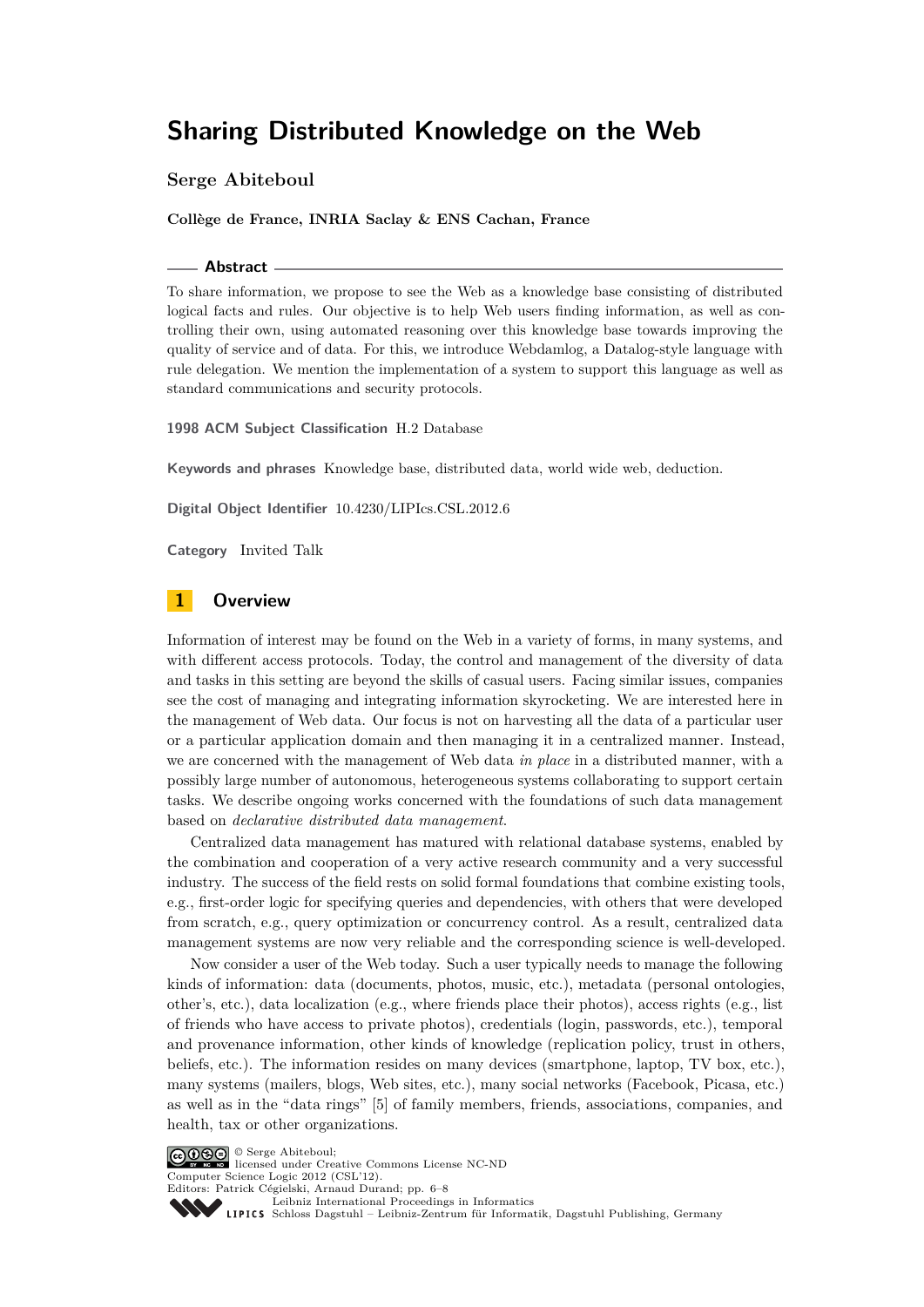## **S. Abiteboul 7**

Clearly, relational databases are not providing adequate support for managing the diversity of such information. First, the exchange standard for the Web is based on data trees (HTML, XML, JSON) and not on relations. Then, the information is by nature distributed between huge number of autonomous systems, unlike in relational systems where it is centralized or distributed within a few tightly controlled machines. Finally, a critical dimension of the problem is the imprecise, uncertain, noisy, possibly contradicting nature of data in this setting.

Our thesis is that managing the richness and diversity of data residing on the Web can be tamed using a holistic approach based on a *distributed knowledge base*. Our approach is to represent all Web information as *logical facts*, and Web data management tasks as *logical rules*. A variety of complex data management tasks that currently require intense work and deep expertise may then greatly benefit from the automatic reasoning provided by inference engines, operating over the distributed Web knowledge base.

The kinds of reasoning tasks we are envisioning, and that are to be captured by *rules*, therefore include:

- $\blacksquare$  Accessing information. Knowledge is used to localize data, e.g., find which systems hold the information of interest. Also, when a new source of information is discovered, some simple reasoning may be required to understand how it should be used, and how to obtain access rights.
- Peer's policy. Each peer specifies its own policy, which includes choices such as where to store/search for particular information, which data to serve to other peers, and which data to replicate. Such policies in social networks are typically defined based on information such as the composition of user groups ("circles" in Google+ terminology).
- Ontology processing. A particular source may structure its information in a particular  $\mathcal{L}_{\text{max}}$ manner or even describe it using RDF or RDFS. Reasoning is necessary to query this information. In particular, when accessing different information sources, knowledge is needed to align their concepts and relations.
- Quality management. Reasoning may be needed to assess the truthfulness of some data or to choose between contradicting information. This is related to evaluating the confidence one has in some data, the trust in sources, and, more generally, the beliefs of a particular peer or user.
- Knowledge acquisition and dissemination. These are central issues in this context. Knowledge acquisition, i.e., acquiring new facts and rules and evaluating their quality, should provide principled mechanisms that protect against (i) accepting any kind of information that is published by anyone on the Web and (ii) revising opinions too easily and in an ad-hoc manner (e.g., believing the last person who spoke).

We propose to express the peer's logic in Webdamlog, a datalog-style rule-based language. In WebdamLog, peers exchange facts (for information) and rules (in place of code). The use of declarative rules provides the following advantages:

- $\blacksquare$  Peers may perform automatic reasoning using the available knowledge;
- $\mathbf{m}^{\prime}$ Because the model is formally defined, it becomes possible to prove (or disprove) desirable properties in the spirit of [\[1\]](#page-2-2) that uses logic to describe access control protocols;
- Because the model is based on a Datalog-style language, it can benefit from optimization  $\overline{\phantom{a}}$ techniques, as in [\[7,](#page-2-3) [9\]](#page-2-4);
- Because our model represents provenance [\[3\]](#page-2-5) and time, we can better control the quality m. of data; and
- Because the model is general, it can represent wide variety of scenarios and protocoles, which is the reality of today's Web.